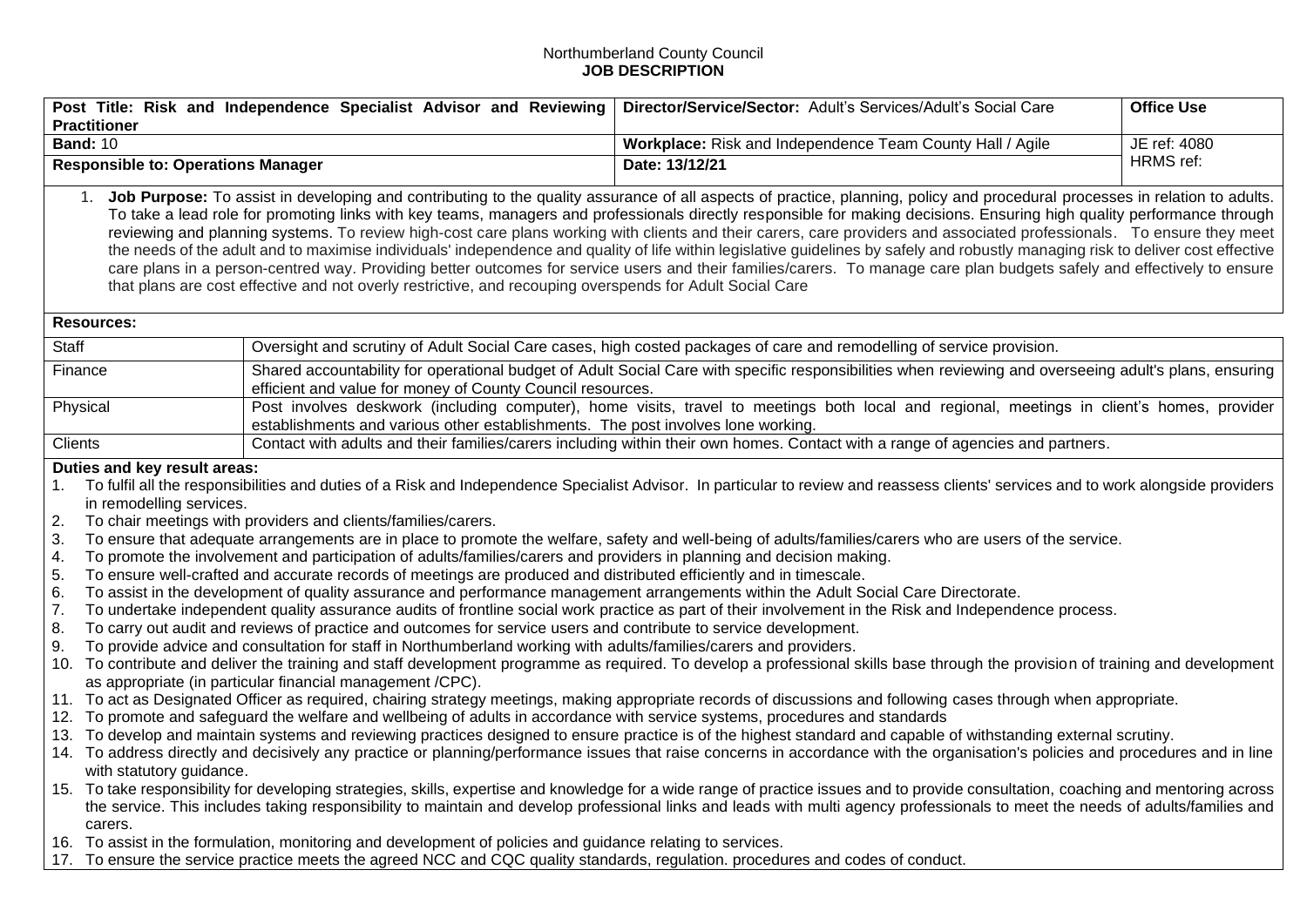- 18. To oversee the quality / professional standards of the social work team, making decisions and provide advice and guidance to care managers, social workers and team managers regarding adults. Chairing a range of meetings.
- 19. Quality assuring social work assessments and reports as part of the Risk and independence process. Ensuring that work is of a consistently appropriate standard.
- 20. Manage and maintain positive relationships with partner organisations and other external bodies.
- 21. Responsible for their role within the Risk and Independence Team, so that the team achieve key service delivery objectives identified within the service plan. In addition, develop and implement systems to ensure satisfactory team performance against key performance indicators
- 22. Responsible for ensuring that the objectives set out in statutory quidance and departmental procedures are implemented within the team, including specialist knowledge of shared care models/ one to one care.
- 23. Responsible for ensuring that specific areas of service delivery are developed and delivered to meet the needs of adults/families/carers requiring Risk and Independence Team involvement.
- 24. To manage resources effectively and efficiently in line with NCC regulations and to report to Operations Manager on a regular basis regarding the financial efficiencies.
- 25. To monitor and evaluate team performance and effectiveness against service targets including the monitoring of care plans, evaluation of effectiveness of service provision and quality standards.
- 26. To provide reports and updates to the management teams as required.
- 27. To ensure the maintenance of record keeping in accordance with statutory requirements and NCC policy and procedures.
- 28. To ensure the service is adult care centred, focussing and promoting the overall safety and wellbeing of all adults.
- 29. Contribute to the strategic development of the service by developing new ways of working and efficient practices.
- 30. To actively participate in directorate wide projects related to Adult Social Care as approved by the Operations Manager/General Manager.
- 31. Deputise for the Operations Manager at internal and external meetings.
- 32. To advise and alert the Operations Manager/General Manager of any situation that may be contentious, complex or critical or costly to the team or service so that an appropriate risk assessment and management plan can be put in place.
- 33. To act with professional authoritative confidence in autonomous working and decision making, to shape the working environment to achieve the best possible outcomes for adults/families/carers.

The duties and responsibilities highlighted in this Job Description are indicative and may vary over time. Post holders are expected to undertake other duties and responsibilities relevant to the nature, level and extent of the post and the grade has been established on this basis.

| <b>Work Arrangements</b> |                                                                                                        |  |  |
|--------------------------|--------------------------------------------------------------------------------------------------------|--|--|
| Transport requirements:  | Travel to work sites, area offices, meetings or other venues throughout the County, region and Country |  |  |
| Working patterns:        | May include weekends and evenings. Office based but including significant travel requirement.          |  |  |
| Working conditions:      | Mainly indoors. Occasional exposure to working outdoors.                                               |  |  |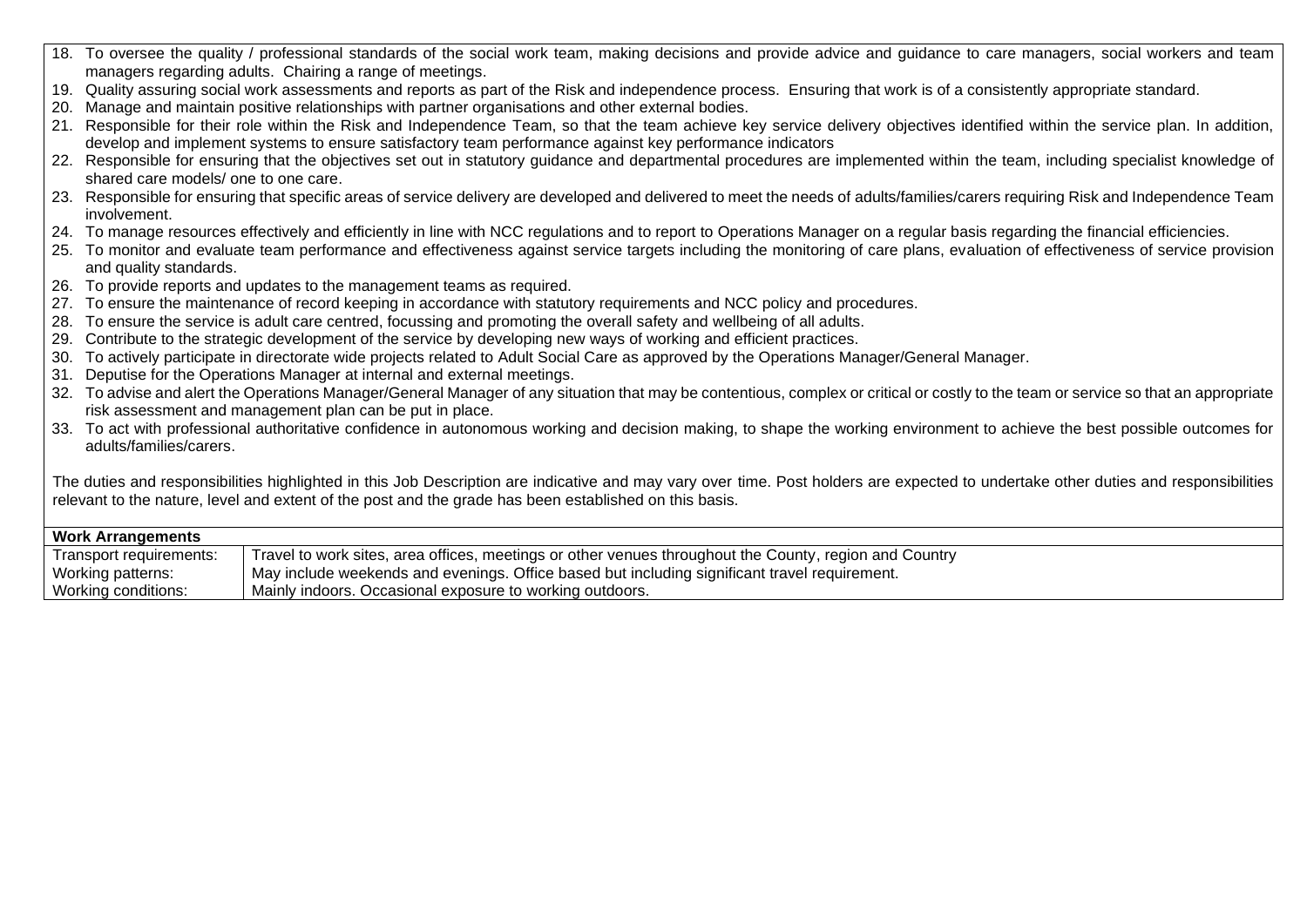## Northumberland County Council **PERSON SPECIFICATION**

| Post Title: Risk and Independence Specialist Advisor and Reviewing Practitioner                                                                                                                                                                                                                                                                                                                                                                                                                                                                                                                                                                                                                                                                                                                                                                                                                                                                                             | Director/Service/Sector: Adult Services/Adult Social care                               | JE ref: 4080<br>HRMS ref: |  |  |  |  |
|-----------------------------------------------------------------------------------------------------------------------------------------------------------------------------------------------------------------------------------------------------------------------------------------------------------------------------------------------------------------------------------------------------------------------------------------------------------------------------------------------------------------------------------------------------------------------------------------------------------------------------------------------------------------------------------------------------------------------------------------------------------------------------------------------------------------------------------------------------------------------------------------------------------------------------------------------------------------------------|-----------------------------------------------------------------------------------------|---------------------------|--|--|--|--|
| <b>Essential</b>                                                                                                                                                                                                                                                                                                                                                                                                                                                                                                                                                                                                                                                                                                                                                                                                                                                                                                                                                            | <b>Desirable</b>                                                                        | Assess by                 |  |  |  |  |
| <b>Qualifications and Knowledge</b>                                                                                                                                                                                                                                                                                                                                                                                                                                                                                                                                                                                                                                                                                                                                                                                                                                                                                                                                         |                                                                                         |                           |  |  |  |  |
| A professional social work qualification e.g., Degree in Social Work, DipSW, CQSW, CSS<br>Valid HCPC registration.<br>Evidence of CPD.                                                                                                                                                                                                                                                                                                                                                                                                                                                                                                                                                                                                                                                                                                                                                                                                                                      | Management qualification<br>Completion of or working the PQ<br>Award.                   |                           |  |  |  |  |
| Knowledge of working with adults and issues around working with families/carers and<br>providers.                                                                                                                                                                                                                                                                                                                                                                                                                                                                                                                                                                                                                                                                                                                                                                                                                                                                           |                                                                                         |                           |  |  |  |  |
| Detailed knowledge of Adult Social Care legislation.<br>Up to date understanding of the key issues and relevant theoretical background facing<br>professional adult social care social workers.                                                                                                                                                                                                                                                                                                                                                                                                                                                                                                                                                                                                                                                                                                                                                                             |                                                                                         |                           |  |  |  |  |
| <b>Experience</b>                                                                                                                                                                                                                                                                                                                                                                                                                                                                                                                                                                                                                                                                                                                                                                                                                                                                                                                                                           |                                                                                         |                           |  |  |  |  |
| In depth diverse experience in Adult social care.<br>Extensive experience in working with complex and challenging case work.<br>Experience of managing performance to agreed standards and targets.<br>Ability to work in stressed and pressured situations to meet deadlines.<br>Proven experience in decision making skills and abilities.                                                                                                                                                                                                                                                                                                                                                                                                                                                                                                                                                                                                                                | Experience of working within a multi-agency setting.<br>Experience of budget management |                           |  |  |  |  |
| <b>Skills and competencies</b>                                                                                                                                                                                                                                                                                                                                                                                                                                                                                                                                                                                                                                                                                                                                                                                                                                                                                                                                              |                                                                                         |                           |  |  |  |  |
| Highly developed interpersonal skills with the ability to communicate effectively with a<br>variety of people through a variety of mediums including complex cases.<br>Ability to influence/ negotiate and manage difficult situations.<br>Ability to manage change and conflict.<br>Highly developed negotiating and organisational skills.<br>Able to prioritise conflicting demands and requirements, meet tight deadlines and<br>timescales.<br>Ability to assess service needs, develop and evaluate programmes and projects/plans to<br>meet those needs.<br>A commitment to equality of opportunity.<br>An awareness of the principles of budget management.<br>Effective IT skills to be able to write reports, produce court documentation and update<br>relevant systems.<br>Ability to work across agency boundaries within a multi-professional setting.<br>Ability to work at both operational and strategic levels in terms of future service<br>development. | Use of IT databases and spreadsheets                                                    |                           |  |  |  |  |
| Physical, mental, emotional and environmental demands                                                                                                                                                                                                                                                                                                                                                                                                                                                                                                                                                                                                                                                                                                                                                                                                                                                                                                                       |                                                                                         |                           |  |  |  |  |
| To be a resilient practitioner with the ability to manage intense emotional demands.<br>Able to meet the physical demands of the post.<br>Lengthy periods of mental attention and high levels of pressure from conflicting demands<br>and pressure to meet statutory deadlines.<br>To be able to satisfy the mobility requirements of the post which will include regular<br>journeys to adults and their families'/carers home across the County, region and County                                                                                                                                                                                                                                                                                                                                                                                                                                                                                                        |                                                                                         |                           |  |  |  |  |
| To work agilely in line with the Council policy.                                                                                                                                                                                                                                                                                                                                                                                                                                                                                                                                                                                                                                                                                                                                                                                                                                                                                                                            |                                                                                         |                           |  |  |  |  |